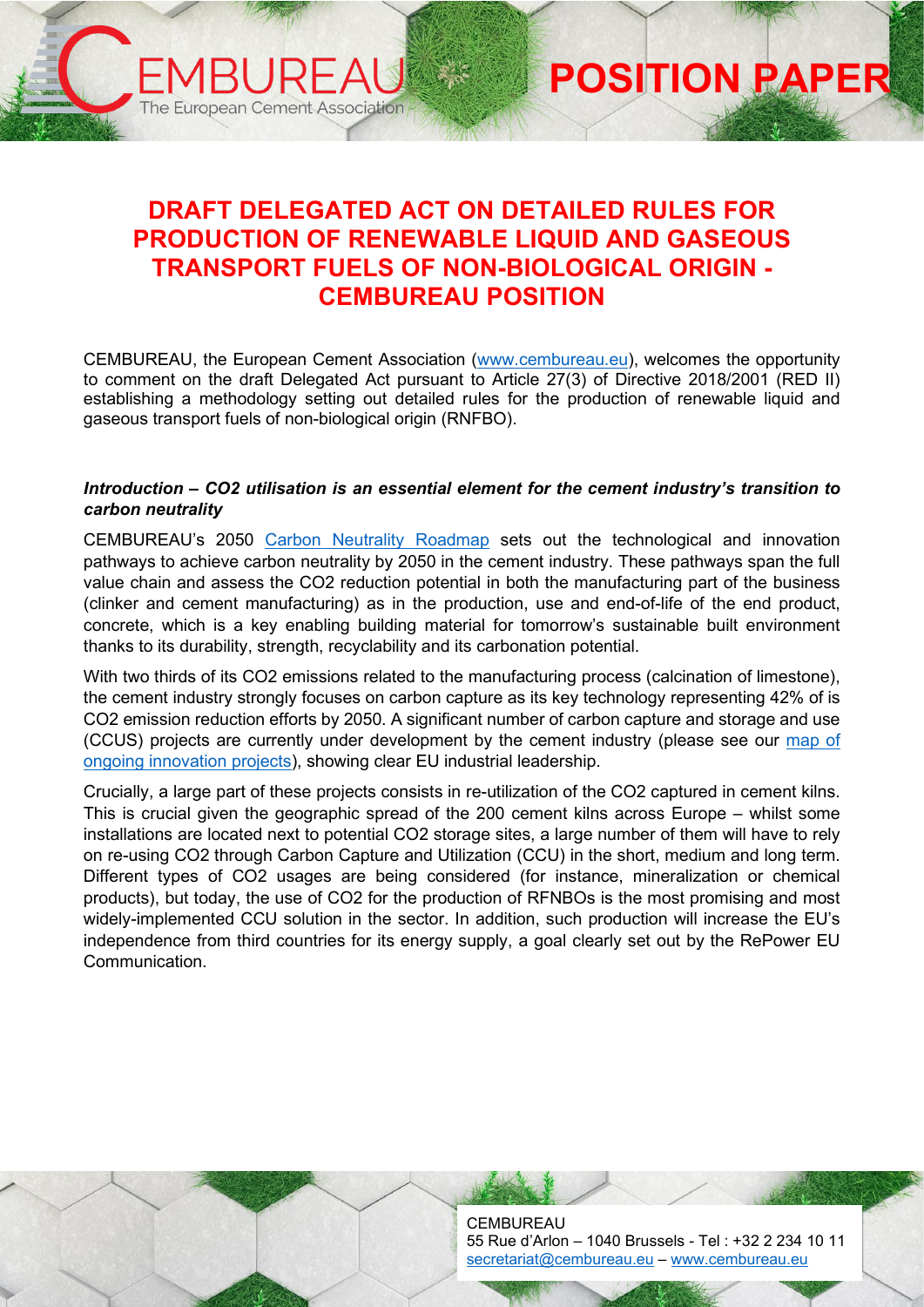## *The draft Delegated Act assumes a level of RE that impedes hydrogen/CCU development*

Renewable electricity currently makes up 17.4% of the energy mix in the European Union. While efforts are underway to increase this potential, the roll-out will depend on factors such as electricity grid expansion, permitting procedures and public acceptance, all elements that greatly differ amongst the regions of the European Union as to their impact on investments. In this context, the following provisions of the Draft Delegated act are problematic from the perspective of creating a sound hydrogen or CCU business case:

## *"Fully renewable" electricity (Article 4(1) Draft Regulation)*

- $\checkmark$  According to Article 4(1) of the Draft Delegated Act, electricity producers can count electricity taken from the grid as fully renewable if the installation producing renewable liquid and gaseous transport fuel of non-biological origin is located in a bidding zone where the average proportion of renewable electricity exceeded 90% in the previous calendar year.
- $\checkmark$  Such high threshold percentage risks to put a very significant impediment to the development of hydrogen and CCU projects.
- *CEMBUREAU therefore urgently calls for a more gradual phase-in of the RE requirements and lower the 90% requirement to an average that is a reasonable pathway from the current share of renewables in the energy mix.*

## *Electricity considered renewable under power purchase agreements / simultaneity criteria (Article 4(2) (c) Draft Regulation)*

- $\checkmark$  The Commission proposes that electricity used in a RFNBO installation can only be considered "green" when it was produced in the same hour by a renewable installation contracted via a Power Purchase Agreement (PPA).
- $\checkmark$  This would severely constrict the operating hours of RFNBO installations and therefore render them uneconomical.
- *CEMBUREAU therefore suggests to significantly extend the reference period for the simultaneity criterion to at least a quarter of a year.*

## *Electricity considered renewable under power purchase agreements / location criteria (Article 4(2) (d) Draft Regulation)*

- $\checkmark$  One of the conditions for considering electricity as renewable under a Power Purchase Agreement (PPA) relates to the location of the electrolysers (in the same or neighbouring bidding zone or in an adjacent offshore bidding zone).
- $\checkmark$  Such location criteria limit the potential for PPA's to be concluded across Europe and to properly exploit regional benefits in renewable generation (solar power in the South and wind power in the North).
- *CEMBUREAU therefore strongly suggests to omit the reference to location criteria from Article 4 of the proposed Draft Regulation.*

## *Extension of transitional period and grandfathering clause (Articles 7 and 8 Draft Regulation)*

 $\checkmark$  The Commission proposes a transitional period until the end of 2026 in which the requirements on RE use are slightly less stringent. However, even during the transitional period with regards to the location of electrolysers and RE installations the regular strict criteria apply.